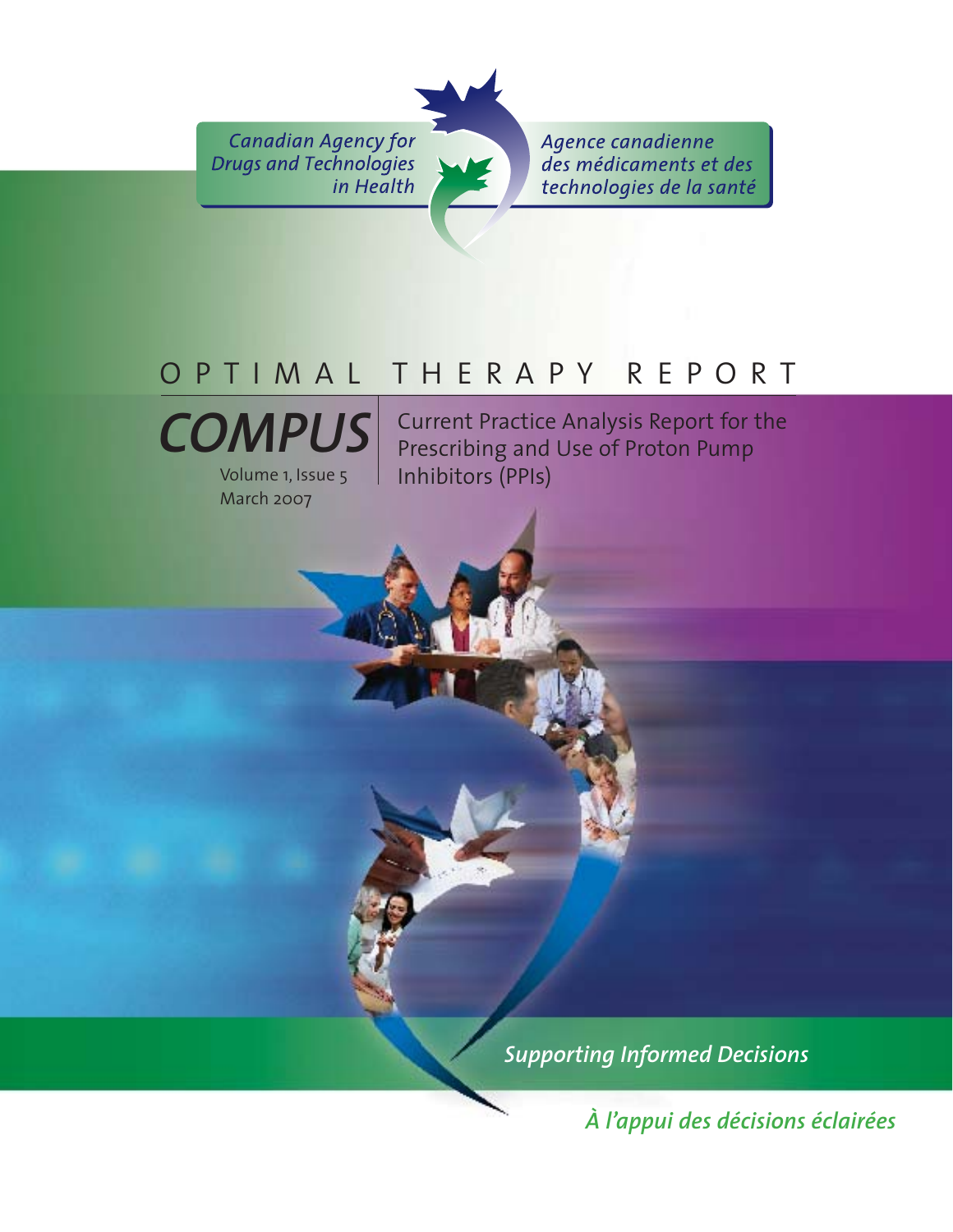This report is prepared by the Canadian Optimal Medication Prescribing and Utilization Service (COMPUS), a service of the Canadian Agency for Drugs and Technologies in Health (CADTH).

This report is based on utilization information and information on practice behaviours available at the time of report preparation and has not been reviewed by peers. The information in this report should not be used as a substitute for the application of clinical judgement in respect of the care of a particular patient or other professional judgement in any decision making process nor is it intended to replace professional medical advice. While CADTH has taken care in the preparation of the report to ensure that its contents are accurate, complete and up-to-date, CADTH does not make any guarantee to that effect. CADTH is not responsible for any errors or omissions or injury, loss or damage arising from or as a result of the use (or misuse) of any information contained in or implied by the information in this Report.

CADTH takes sole responsibility for the final form and content of this report. The statements, conclusions and views expressed herein do not necessarily represent the view of Health Canada or any Provincial or Territorial Government.

Production of this report is made possible through a financial contribution from Health Canada.

Copyright © 2007 CADTH. This Report may be reproduced for non-commercial purposes only and provided appropriate credit is given to CADTH.

ISSN: 1921-698X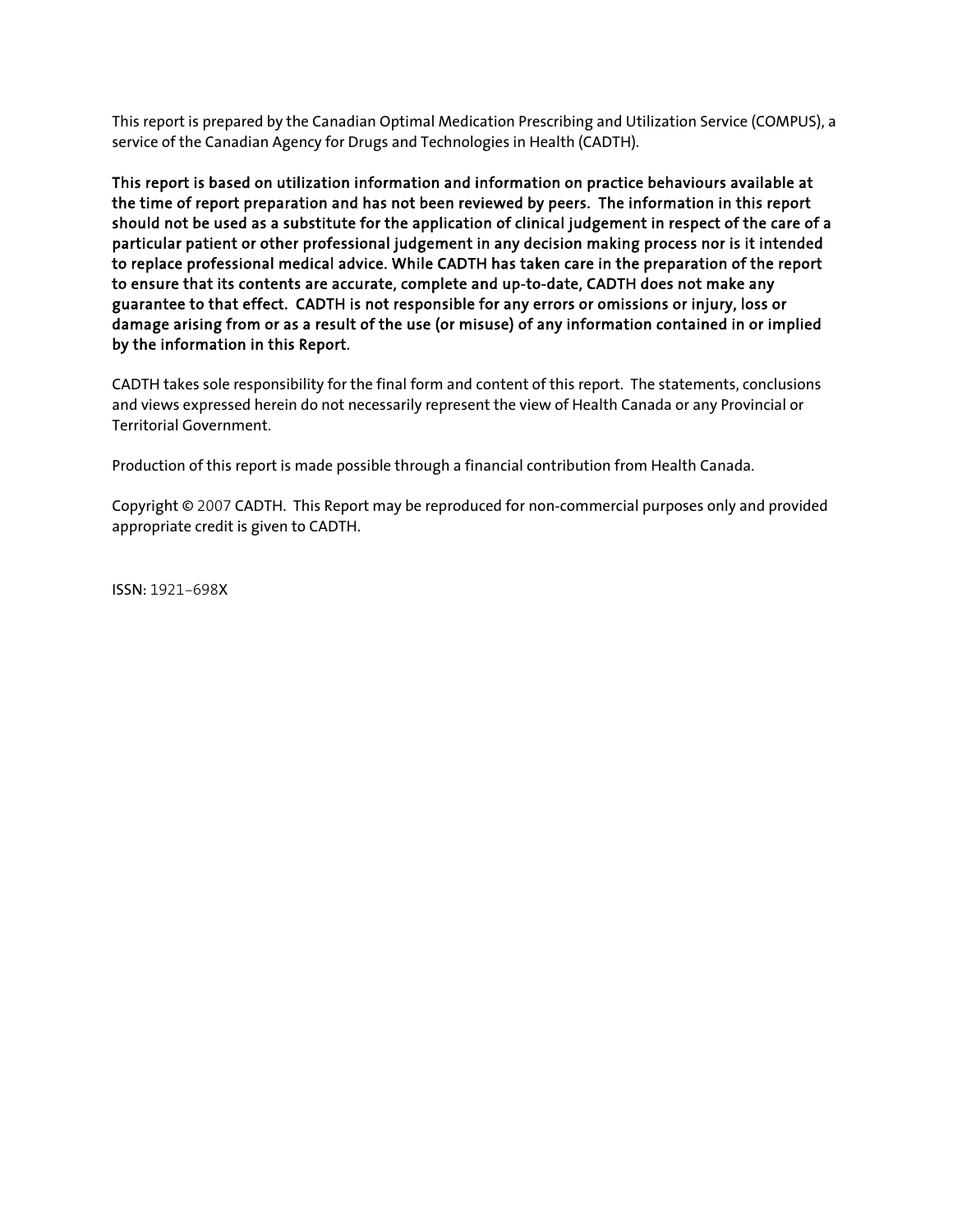# ABBREVIATIONS

| CDTI          | Canadian Disease and Therapeutic Index                          |
|---------------|-----------------------------------------------------------------|
| CEP           | <b>Centre for Effective Practice</b>                            |
| <b>COMPUS</b> | Canadian Optimal Medication Prescribing and Utilization Service |
| GERD          | gastroesophageal reflux disease                                 |
| GI            | gastrointestinal                                                |
| H2RA          | histamine $H_2$ -receptor antagonist                            |
| IMS           | <b>IMS Health</b>                                               |
| ICD           | International Classification of Disease                         |
| <b>NSAID</b>  | non-steroidal anti-inflammatory drug                            |
| PAC           | PPI plus amoxicillin and clarithromycin                         |
| PPI           | proton pump inhibitor                                           |
| PUD           | peptic ulcer disease                                            |
|               |                                                                 |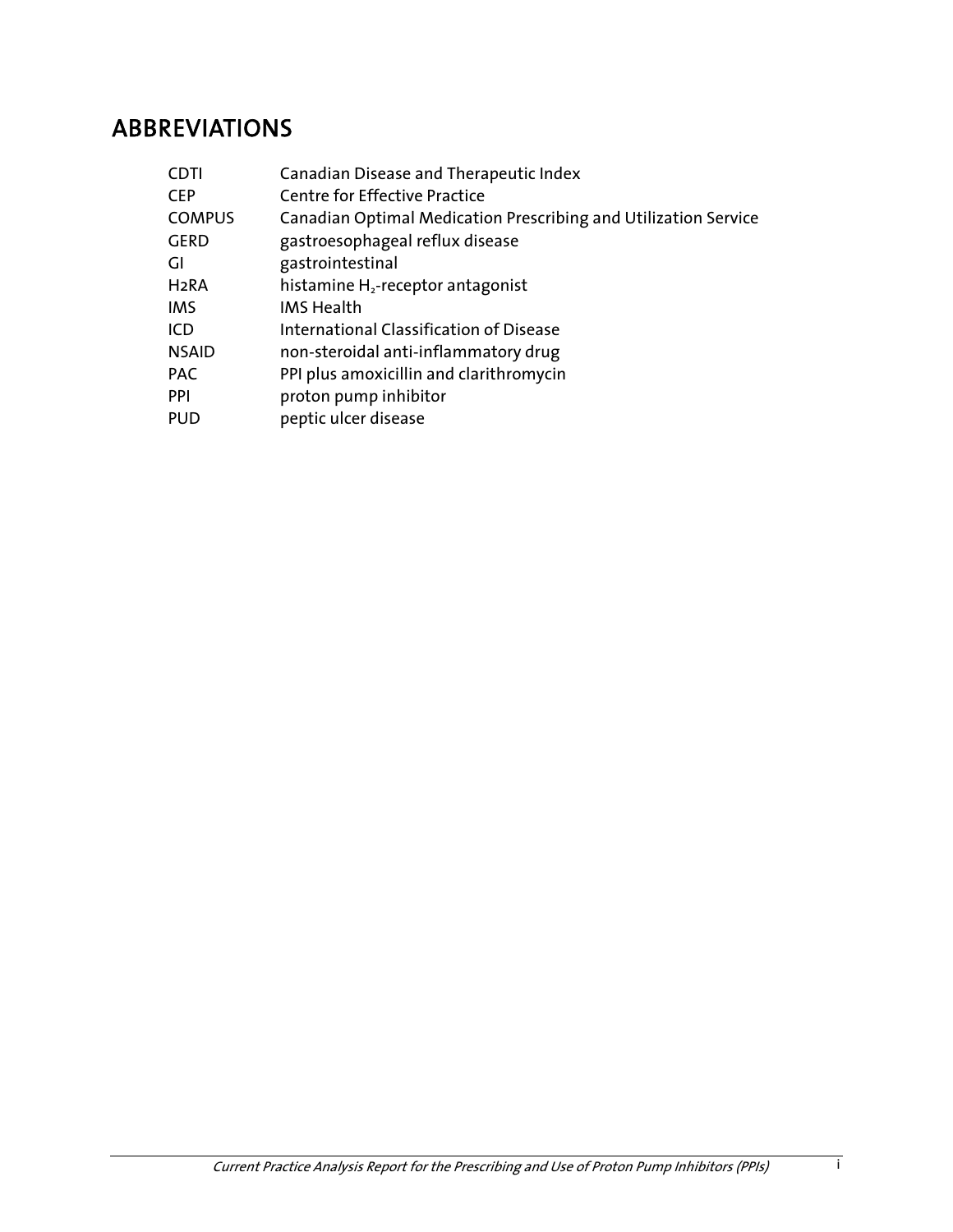## FOREWORD

In March 2004, the Canadian Optimal Medication Prescribing and Utilization Service (COMPUS) was launched by the Canadian Coordinating Office for Health Technology Assessment (CCOHTA), now known as the Canadian Agency for Drugs and Technologies in Health (CADTH). A service to federal, provincial, and territorial jurisdictions and other stakeholders, COMPUS is a nationally coordinated program that is funded by Health Canada.

The goal of COMPUS is to optimize drug-related health outcomes and cost-effective use of drugs by identifying and promoting optimal drug prescribing and use. Where possible, COMPUS builds on existing applicable Canadian and international initiatives and research. COMPUS goals will be achieved through three main approaches:

- identifying evidence-based optimal therapy in prescribing and use of specific drugs
- identifying gaps in clinical practice, then proposing evidence-based interventions to address these gaps
- supporting the implementation and evaluation of these interventions.

# INTRODUCTION

The purpose of this report is to foster an understanding of how proton pump inhibitors (PPIs) are being prescribed and used in Canada. It is critical to have a clear picture of the current practice in Canada regarding PPIs so that gaps between the current practice and the optimal prescribing and use as revealed by the evidence, can be identified and addressed. The optimal prescribing and use of PPIs was identified through the Evidence Statements contained in the *Scientific Report: Evidence* for PPI use in Gastroesophageal Reflux Disease, Dyspepsia and Peptic Ulcer Disease (Draft)<sup>1</sup> - posted on the CADTH web site www.cadth.ca on December 6, 2006.

The current practice in the prescribing and use of PPIs is determined from trends identified through contracts with the Centre for Effective Practice (to identify practice issues) and IMS Health Consulting Inc. (for PPI utilization data).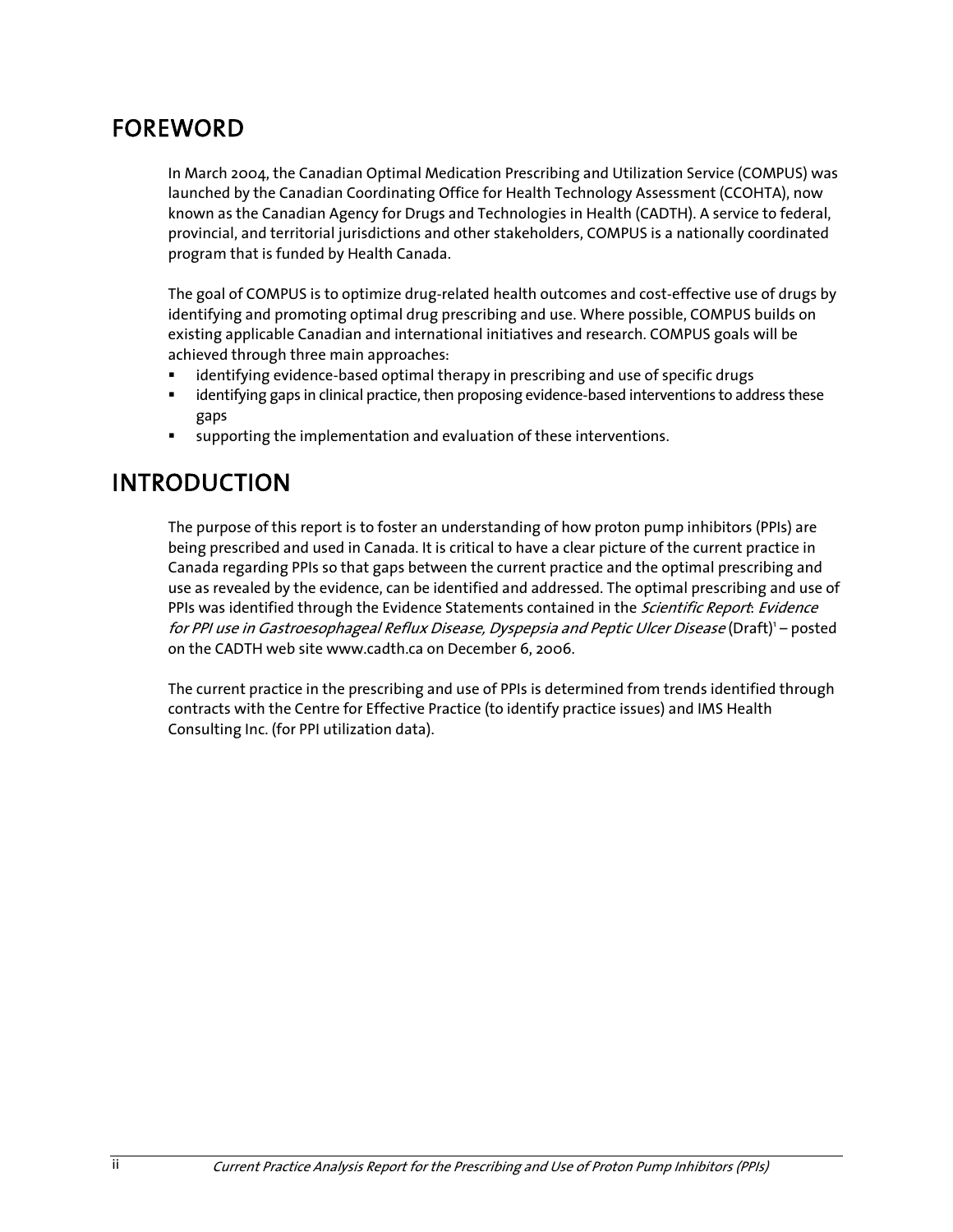# **TABLE OF CONTENTS**

| $\blacksquare$          | 1.1<br>1.2        |  |
|-------------------------|-------------------|--|
| $\overline{2}$          | 2.1               |  |
|                         | 2.2<br>2.3<br>2.4 |  |
|                         | 2.5<br>2.6        |  |
| $\overline{\mathbf{3}}$ |                   |  |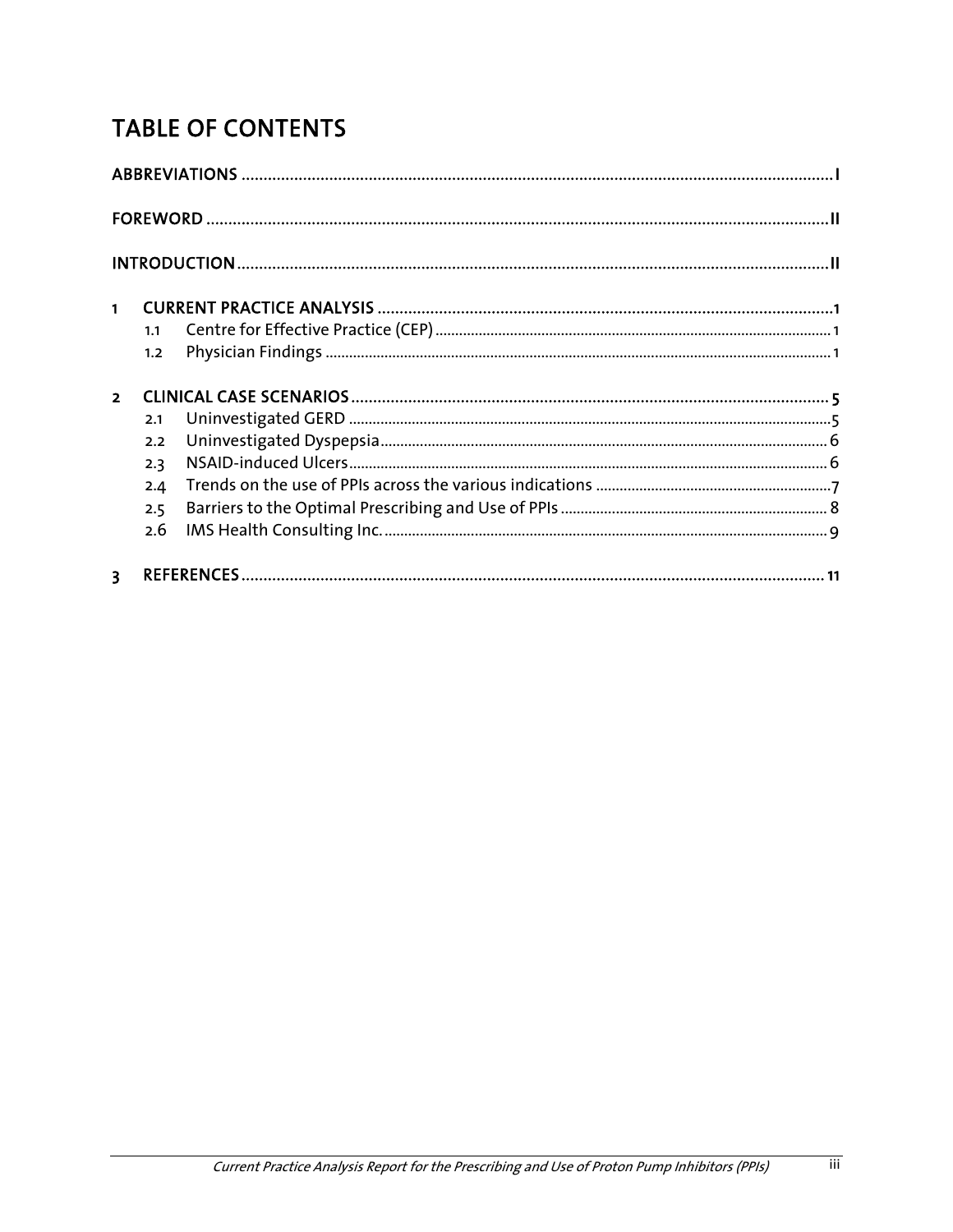# 1 CURRENT PRACTICE ANALYSIS

#### 1.1 Centre for Effective Practice (CEP)

The CEP is a not-for-profit unit of the Department of Family Medicine at the University of Toronto. The mandate of the CEP is to address the growing gap between best evidence and current primary care practice.

The primary objective of the CEP report<sup>2</sup> was to describe the current practice in physicians' and pharmacists' use of PPIs to manage uninvestigated gastroesophageal reflux disease (GERD), uninvestigated dyspepsia and non-steroidal anti-inflammatory drug (NSAID)-induced peptic ulcer disease (PUD).<sup>2</sup>

To achieve their objective, CEP invited potential participants to complete an online survey that focused on the use of PPIs to manage specific gastrointestinal problems from a primary care perspective. A total of 765 family physicians of an invited 10,545 and 179 of an invited 4,507 pharmacists participated in the online survey. Physicians and pharmacists answered professionspecific surveys in order to collect relevant insights from each group.

The majority of physician respondents were from Ontario (66.4% of physician respondents); however, there was participation from British Columbia (8%), Alberta (7.5%), and Nova Scotia (0.8%). The majority of pharmacist respondents were from Nova Scotia (44.7% of pharmacist respondents); however, there was participation from Ontario (17.3%) and Prince Edward Island (6.1%).

#### 1.2 Physician Findings

Physician respondents had a wide range of clinical experience, typically seeing 10 to 30 patients a day, but with 18% seeing more than 30 patients each day. Participants worked in a variety of practice settings, including solo (10.3%), community clinics (7.3%), hospitals (8.3%), and Academic Health Centres (22%). Forty-one per cent described their practice as a group practice.

The Physician Survey posed a range of questions including:

- **•** background questions
- general questions about PPI prescribing for a range of gastrointestinal (GI) conditions
- **EXECLING** Clinical Case Scenarios on the management of:
	- o uninvestigated GERD
	- o uninvestigated dyspepsia
	- o NSAID-induced ulcers
- **•** barriers to the optimal management of GI conditions.

The following charts provide the results to key questions from the survey.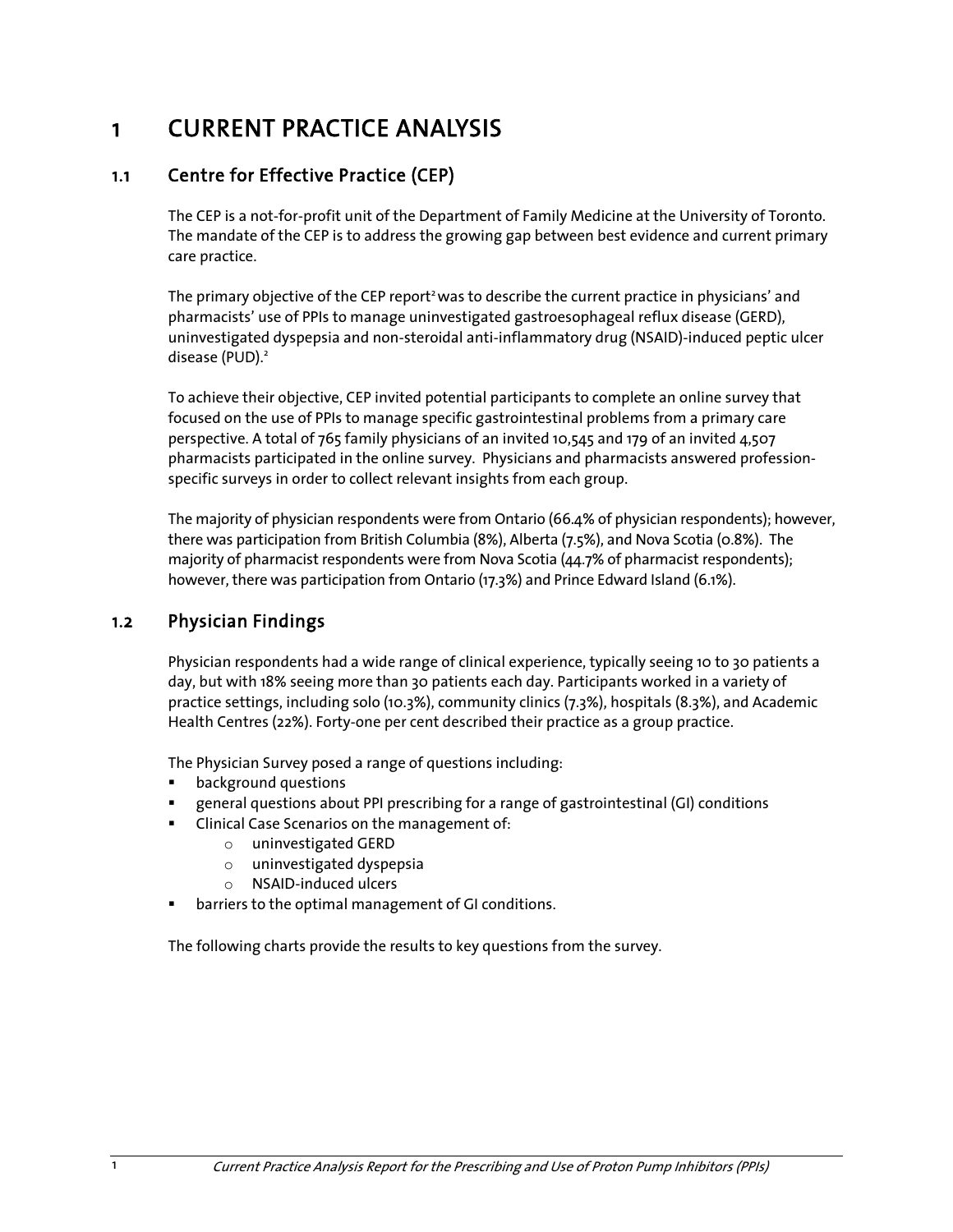Approximately what percentage of your patient population has their drug costs covered by your provincial drug plan?



In your daily practice, which PPI do you prescribe most frequently?



**If a patient presents with asthma symptoms, laryngeal symptoms, or chronic cough associated** with reflux, would you consider prescribing a trial of acid suppressive therapy?

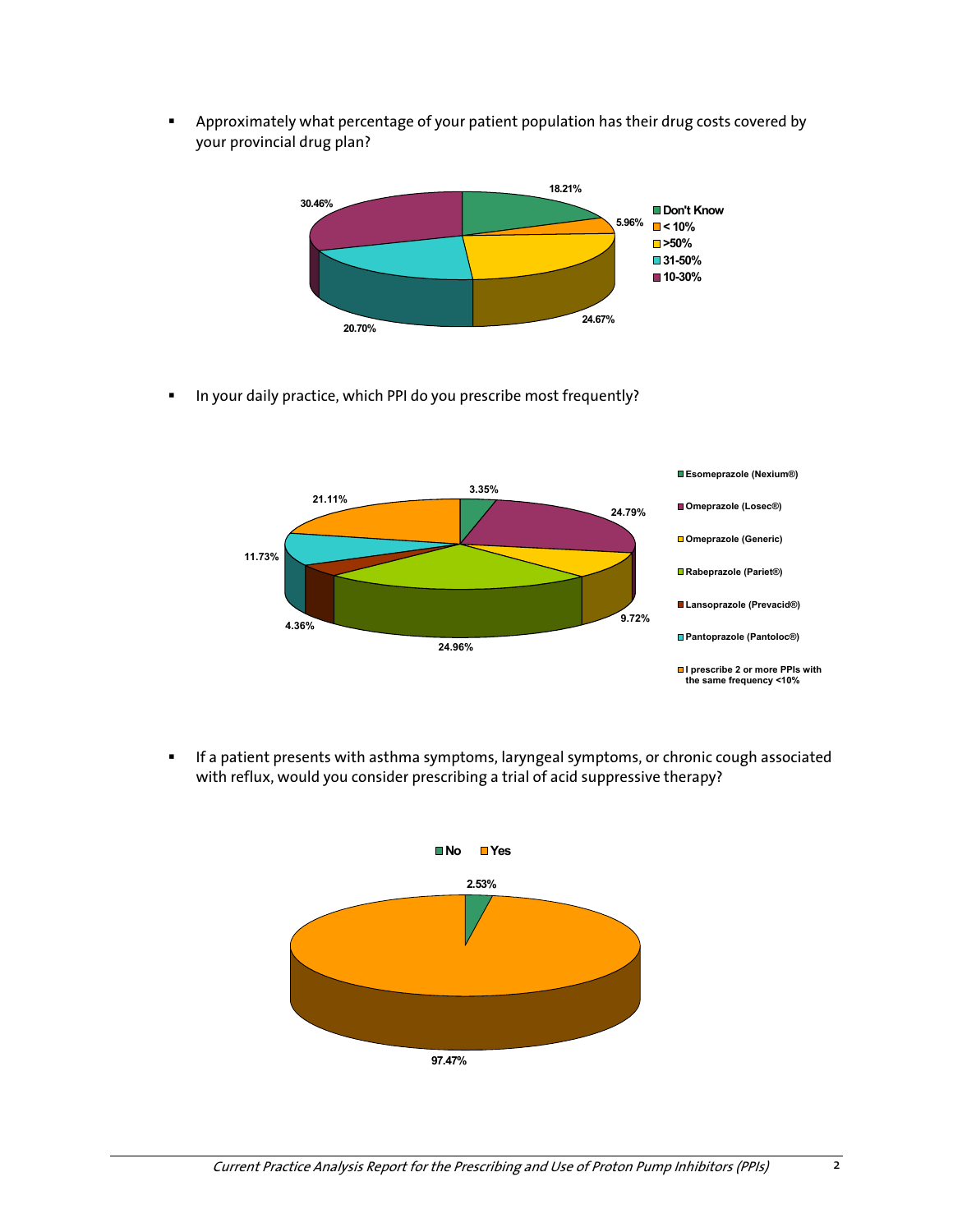Which kind of acid suppressive therapy would you prescribe?



**In your practice, how frequently do patients initiate requests for prescriptions for PPIs for** occasional heartburn?



**How frequently do you prescribe PPIs when patients request them for occasional heartburn?** 

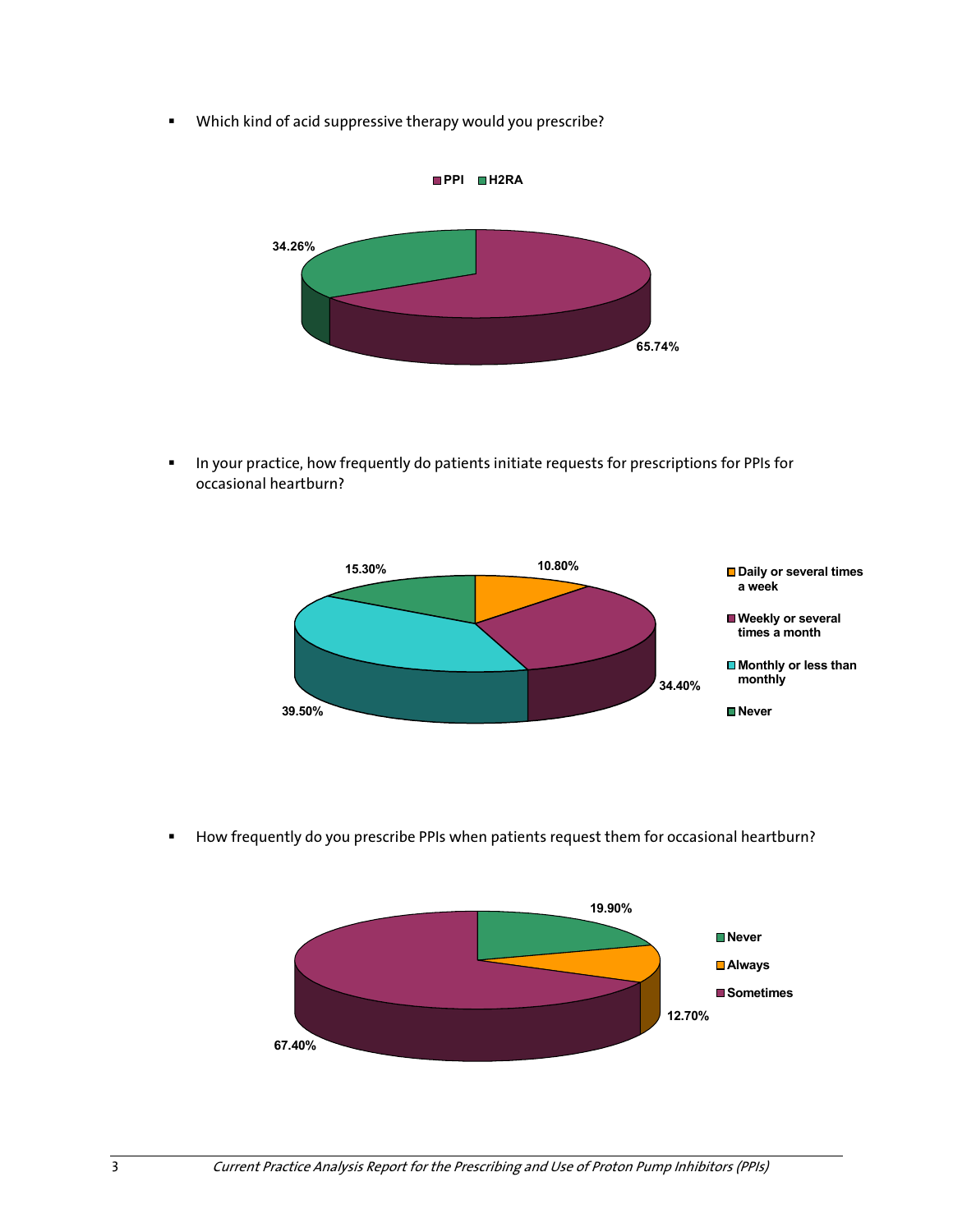What duration of triple therapy do you prescribe for initial H. pylori eradication?



What would you prescribe to treat a patient with  $H.$  pylori infection and uncomplicated duodenal ulcer (i.e. ulcer ≤5 mm)?

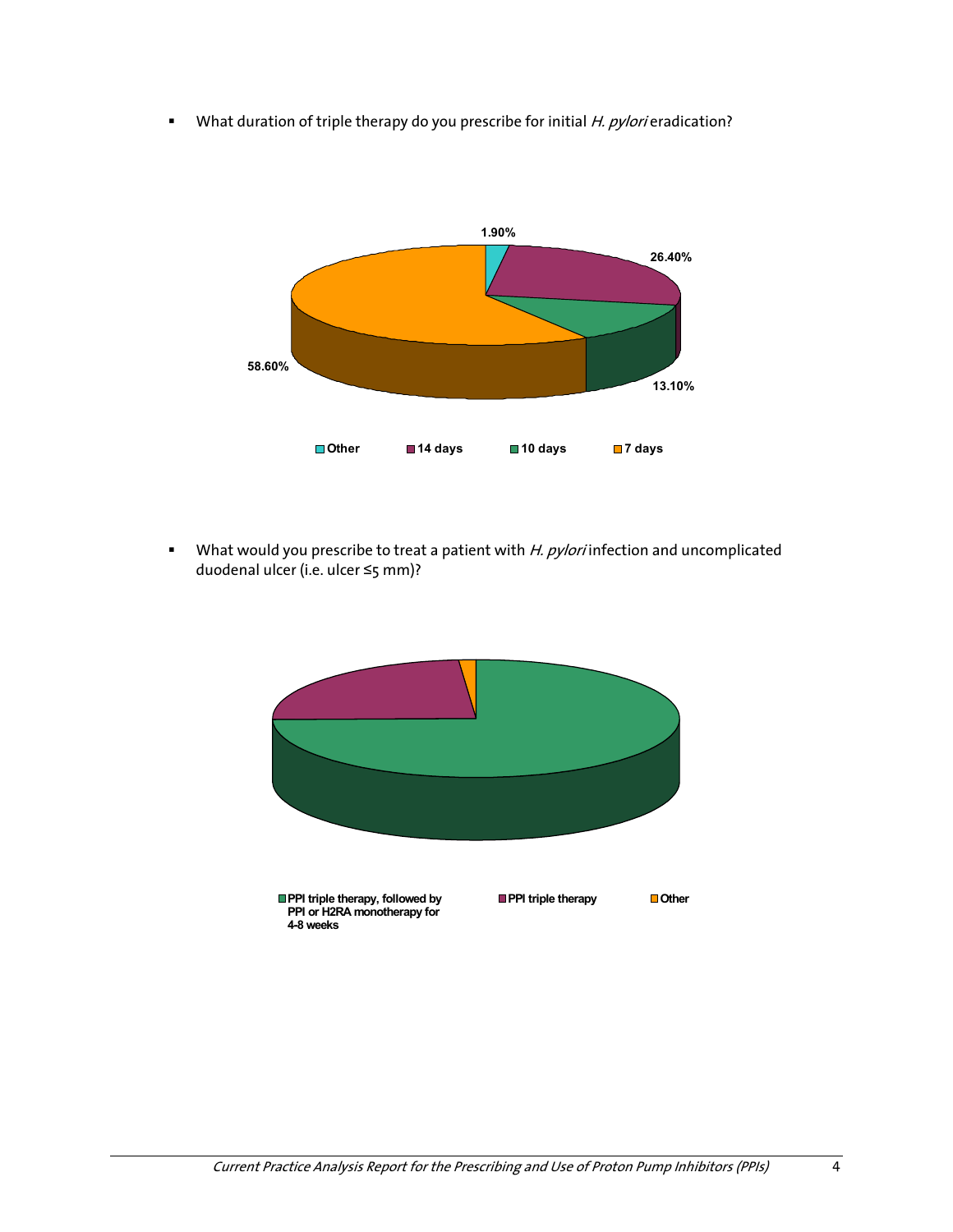**Please rank the three strongest influences on your decision to initiate PPI therapy for a patient** presenting with heartburn symptoms (where 1=strongest influence).

| <b>Influences on PPI Initiation</b>                                    | N(%)       |                |           |  |
|------------------------------------------------------------------------|------------|----------------|-----------|--|
|                                                                        |            | $\overline{2}$ | 3         |  |
| Severity of symptoms presented (N=414)                                 | 234 (56.5) | 108(26.1)      | 72 (17.4) |  |
| Diagnostic value of symptom response (N=113)                           | 16(14.2)   | 49(43.4)       | 48(42.5)  |  |
| Failure of H2RA therapy (N=298)                                        | 143(48.0)  | 100(33.6)      | 55(18.5)  |  |
| Efficacy of PPIs or speed of response (N=191)                          | 49(25.7)   | 76 (39.8)      | 66 (34.6) |  |
| Patient preference (N=32)                                              | 1(3.1)     | 18(56.3)       | 13 (40.6) |  |
| Use of clinical practice guidelines (N=182)                            | 73 (40.1)  | 63(34.6)       | 46(25.3)  |  |
| Information from pharmaceutical<br>$\bullet$<br>representatives (N=10) | 1(10.0)    | 1(10.0)        | 8(80.0)   |  |
| Cost/Insurance coverage for medication (N=143)                         | 17 (11.9)  | 43(30.1)       | 83(58.0)  |  |
| Previous good response to PPI therapy (N=168)                          | 19 (11.3)  | 59 (35.1)      | 90(53.6)  |  |
| Age of patient $(N=27)$                                                | 3(11.1)    | 8(29.6)        | 16(59.3)  |  |
| Safety of PPIs (N=82)                                                  | 4(4.9)     | 27(32.9)       | 51(62.2)  |  |

**Please rank the three strongest influences on your choice of PPI, once you have decided to** prescribe PPI as a course of therapy for managing heartburn symptoms (where 1=strongest influence).

| <b>Influences on PPI Choice</b>                                        | N(%)      |                |           |  |
|------------------------------------------------------------------------|-----------|----------------|-----------|--|
|                                                                        |           | $\overline{2}$ | 3         |  |
| Severity of symptoms presented (N=242)                                 | 85(35.1)  | 81(33.5)       | 76 (31.4) |  |
| Efficacy of PPI (N=348)                                                | 107(30.7) | 134 (38.5)     | 107(30.7) |  |
| Patient preference (N=233)                                             | 30 (12.9) | 100(42.9)      | 103(44.2) |  |
| Use of clinical practice guidelines (N=182)                            | 51(28.0)  | 70 (38.5)      | 61(33.5)  |  |
| Information from pharmaceutical<br>$\bullet$<br>representatives (N=43) | 3(7.0)    | 11(25.6)       | 29 (67.4) |  |
| Cost or insurance coverage for medication<br>$(N=442)$                 | 253(57.2) | 108(24.4)      | 81(18.3)  |  |
| Patient safety (N=139)                                                 | 34 (24.5) | 35(25.2)       | 70 (50.4) |  |

# 2 CLINICAL CASE SCENARIOS

## 2.1 Uninvestigated GERD

A 36-year-old man presents to you for the first time complaining of heartburn ("burning feeling that rises from the stomach or the lower chest towards the neck") and regurgitation. His symptoms occur more than three times per week and tend to occur after a large or spicy meal and at night. He has no alarm symptoms (e.g. GI bleeding, dysphagia, weight loss, vomiting). He does not smoke or take any medication. He drinks alcohol occasionally and is not overweight.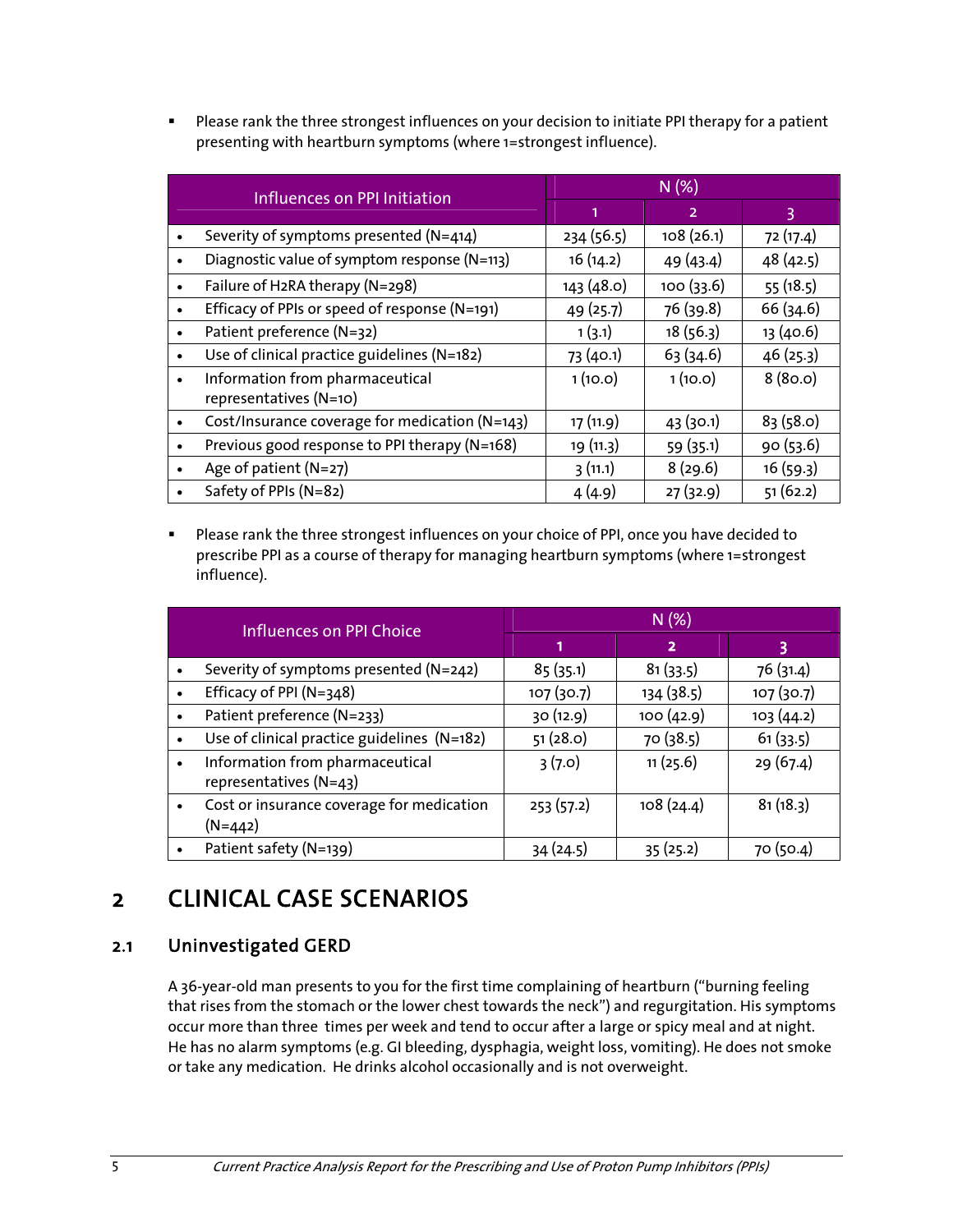For this case, slightly more respondents chose to initiate therapy with an H2RA (36%), than a PPI (32%). For those respondents who initiated therapy with an H2RA, 90% would switch to a PPI if the patient's symptoms persisted after an initial course of at least four weeks. The most common PPIs that would be prescribed for this patient are Rabeprazole (Pariet®) and Omeprazole (Losec®), 31% and 21% respectively, at a standard daily dose of 20 mg. Most would choose an initial duration of therapy of four weeks (53%), but 27% would trial for eight weeks with an additional 6.4% choosing an even longer initial therapy duration.

If the patient attained symptom control with initial PPI therapy, most physician respondents would recommend taking PPIs intermittently after relapse of symptoms (25%) or just when symptoms occur (23%), however a significant proportion of physicians (20%) would continue the patient on the same therapy. If the patient's symptoms persisted after PPI therapy, the majority of physicians would refer the patient for a GI consultation (39%), but many would begin by doubling the daily dose of PPI therapy (32%).

## 2.2 Uninvestigated Dyspepsia

A 42-year-old man presents to you for the first time with dyspepsia that started three months ago. His symptoms occur three to four times a week and are mainly upper abdominal pain, bloating, and nausea. He occasionally has heartburn. He has no other symptoms and he does not take any medication. He thinks that the discomfort may be worse after eating a heavy meal. He is a nonsmoker and a moderate alcohol drinker. His weight is within the normal range.

Most physician respondents would prescribe an H2RA as initial therapy for this patient (33%) or first test for the presence of H. pylori and eradicate if the results were positive (26%) with only 16% initiating treatment with a PPI. If the patient's symptoms persisted after an initial course of at least four weeks of H2RA therapy, physician respondents would overwhelmingly switch to a PPI (91%) with no physicians choosing to increase the dose of the H2RA and only a minority of respondents choosing to refer the patient for a GI consultation (6%). The most common PPIs that would be prescribed in this case are Rabeprazole (31%), Omeprazole (Losec®) (25%), and Omeprazole (Generic) (17%) at the standard daily dose of 20 mg. The majority of physician respondents would prescribe a four-week duration as initial PPI therapy (56%), while some would prescribe an eight-week duration (37%).

If the patient attained symptom control, 22% of physicians surveyed would recommend taking PPIs only when symptoms occur, but 19% would recommend discontinuing the PPIs. Some physicians would recommend continuing daily dosing (15%), others would lower the dose of PPIs (15%), with some clinicians specifying to patients that the intermittent prescribing is for a limited time (7, 14 or 28 days) (14%).

If the patient's symptoms persist, most would be referred for a GI consultation (56%); however, one-quarter of respondents would double the daily dose of PPI therapy first. Less than 3% of respondents said that they would switch the patient to a different PPI.

## 2.3 NSAID-induced Ulcers

A 50-year-old woman presents to you with dyspepsia symptoms with dominant epigastric pain. Her symptoms began four weeks after she started naproxen daily for her arthritis. She tells you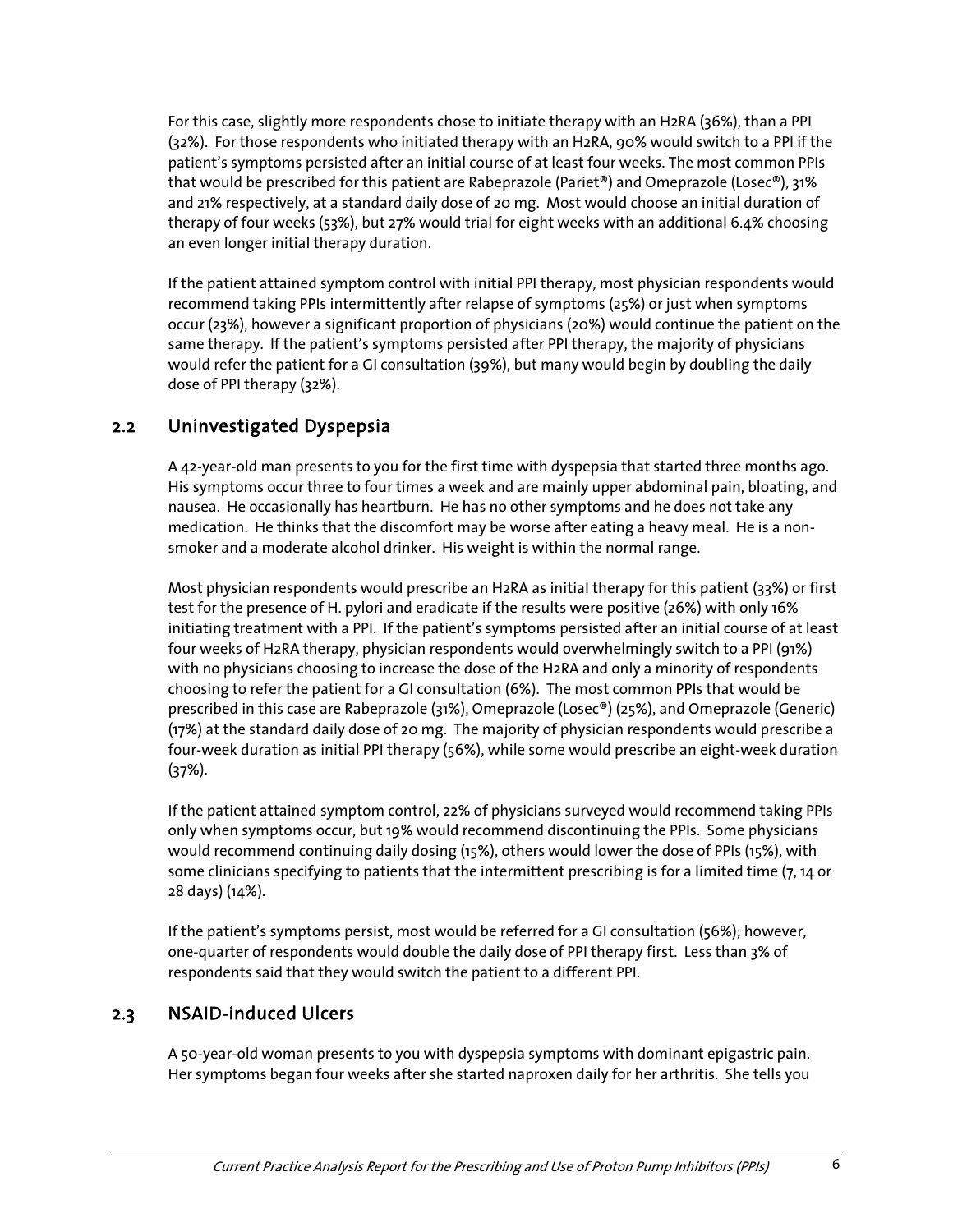that Tylenol® did not help to relieve her arthritis symptoms. She has obtained some pain relief with over-the-counter NSAIDs previously.

For this patient, most respondents (49%) would stop the NSAID and prescribe a gastroprotective agent such as misoprostol, H2RA, or PPI. A smaller proportion (29%) would continue the NSAID, but add a gastroprotective agent. The gastroprotective agent chosen for initial therapy was a PPI for 70% of respondents, an H2RA for 20% of respondents, and misoprostol for the remaining 10%. For those who would prescribe an H2RA, 80% of respondents would switch to a PPI if a patient's symptoms persisted after an initial four-week course.

The most common PPIs chosen for this patient were Omeprazole (Losec®) (28%), Rabeprazole (Pariet®) (21%), Pantoprazole (Pantoloc®) (20%), and Omeprazole (Generic) (19%); 85% of physician respondents indicating they would choose the standard daily dose.

Once the patient had attained symptom control, 30% of respondents would continue with the same therapy; 29% said they would discontinue the PPI; 14% would lower the dose of the PPI; and 16% said they would recommend taking PPIs intermittently after relapse of symptoms. Less than 2% said they would switch to H2RA therapy.

If the patient's symptoms persisted after an initial course of PPI therapy, 41% of respondents would refer the patient for a GI consultation while 30% would double the daily dose of PPI therapy. Less than 3% of respondents said they would add an H2RA to the existing PPI therapy.

When this question was asked in the context of prevention of NSAID-induced ulcers, the numbers were similar for choosing PPIs, H2RAs, or misoprostol as the gastroprotective agent of choice (67.3%, 19.1%, and 11.7% respectively). The two most commonly chosen PPIs were Omeprazole (Losec®) and Omeprazole (Generic) at 27.4% and 20.8% respectively. The least commonly prescribed PPIs for gastroprotection were Esomeprazole (Nexium®) and Lansoprazole (Prevacid®) both at 8.5%.

#### 2.4 Trends on the use of PPIs across the various indications

|                          | <b>GERD</b>       | <b>Dyspepsia</b> | NSAID-induced<br>ulcer treatment | NSAID-induced<br>ulcer prevention |
|--------------------------|-------------------|------------------|----------------------------------|-----------------------------------|
| Drug                     | $N = 155$<br>n(%) | $N = 59$<br>n(%) | $N = 112$<br>n(%)                | $N=106$<br>n(%)                   |
| Esomeprazole (Nexium®)   | 16(10.3)          | 5(8.5)           | 7(6.3)                           | 9(8.5)                            |
| Omeprazole (Losec®)      | 32(20.6)          | 14(23.7)         | 31(27.7)                         | 29(27.4)                          |
| Omeprazole (Generic)     | 21(13.5)          | 10(16.9)         | 21(18.8)                         | 22(20.8)                          |
| Rabeprazole (Pariet®)    | 47(30.3)          | 18(30.5)         | 23 (20.5)                        | 15 (14.2)                         |
| Lansoprazole (Prevacid®) | 13(8.4)           | 5(8.5)           | 8(7.1)                           | 9(8.5)                            |
| Pantoprazole (Pantoloc®) | 26(16.8)          | 7(11.9)          | 22 (19.6)                        | 22(20.8)                          |

**Which PPI would you prescribe as initial therapy for this patient?**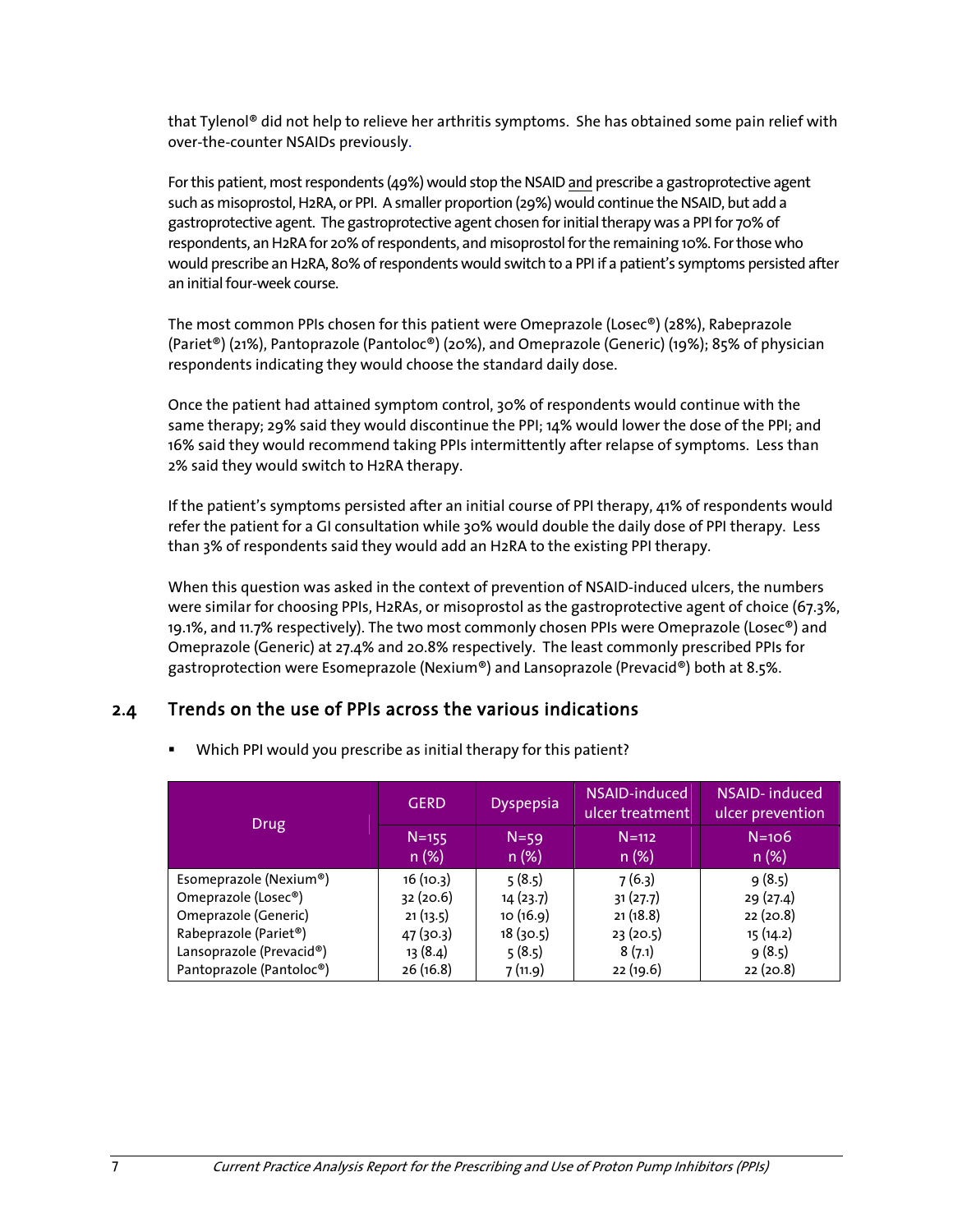What dose of PPI would you prescribe as initial therapy?

| <b>Dose</b>                                                                                                                 | <b>GERD</b>       | <b>Dyspepsia</b> | NSAID-induced<br>ulcer treatment |
|-----------------------------------------------------------------------------------------------------------------------------|-------------------|------------------|----------------------------------|
|                                                                                                                             | $N = 156$<br>n(%) | $N = 58$<br>n(%) | $N=112$<br>N(%)                  |
| Low daily dose (omeprazole 10 mg,<br>lansoprazole 15 mg, pantoprazole 20 mg,<br>rabeprazole 10 mg, esomeprazole 10 mg)      | 9(5.8)            | 1(1.7)           | 8(7.1)                           |
| Standard daily dose (omeprazole 20 mg,<br>lansoprazole 30 mg, pantoprazole 40 mg,<br>rabeprazole 20 mg, esomeprazole 20 mg) | 143 (91.7)        | 55 (94.8)        | 95 (84.8)                        |
| Double daily dose (omeprazole 40 mg,<br>lansoprazole 60 mg, pantoprazole 80 mg,<br>rabeprazole 40 mg, esomeprazole 40 mg)   | 4(2.6)            | 2(3.4)           | 9(8.0)                           |

What duration of initial therapy would you prescribe?

| Duration               | <b>GERD</b>       | <b>Dyspepsia</b> | <b>NSAID-induced</b><br>ulcer treatment |
|------------------------|-------------------|------------------|-----------------------------------------|
|                        | $N = 156$<br>n(%) | $N=59$<br>n (%)  | $N = 111$<br>N(%)                       |
|                        |                   |                  |                                         |
| Less than 4 weeks      | 12(7.7)           | 1(1.7)           | 4(3.6)                                  |
| 4 weeks                | 83(53.2)          | 33 (55.9)        | 57 (51.4)                               |
| 8 weeks                | 42 (26.9)         | 22(37.3)         | 22 (19.8)                               |
| More than 8 weeks      | 10(6.4)           | 2(3.4)           | 14 (12.6)                               |
| Other (please specify) | 9(5.8)            | 1(1.7)           | 14 (12.6)                               |

## 2.5 Barriers to the Optimal Prescribing and Use of PPIs

The following question regarding barriers specific to PPI prescribing and use was included in the physician survey.

In your experience, which of the following (if any) act as barriers to the optimal management of GI conditions (including GERD, dyspepsia, and PUD)?

|                                                                      | n(%)                   |                           |                       |                             |  |
|----------------------------------------------------------------------|------------------------|---------------------------|-----------------------|-----------------------------|--|
|                                                                      | Always is a<br>barrier | Sometimes is<br>a barrier | Never is a<br>barrier | I don't know/<br>No opinion |  |
| Limited time for physicians to spend<br>with patients $(N=419)$      | 57(13.6)               | 280 (66.8)                | 77 (18.4)             | 5(1.2)                      |  |
| Limited time for pharmacists to<br>spend with patients (N=416)       | 15(3.6)                | 142(34.1)                 | 67(16.1)              | 192 (46.2)                  |  |
| Inadequate staff resources (N=410)                                   | 32(7.8)                | 167(40.7)                 | 142 (34.6)            | 69 (16.8)                   |  |
| Inadequate other resources (specify)<br>$(N=382)$                    | 12(3.1)                | 88(23.0)                  | 100 (26.2)            | 182(47.6)                   |  |
| Lack of adequate tools to guide<br>physician decision making (N=410) | 11(2.7)                | 242 (59.0)                | 144 (35.1)            | 13(3.2)                     |  |
| Lack of physician knowledge                                          | 29(7.1)                | 268(65.2)                 | 98 (23.8)             | 16(3.9)                     |  |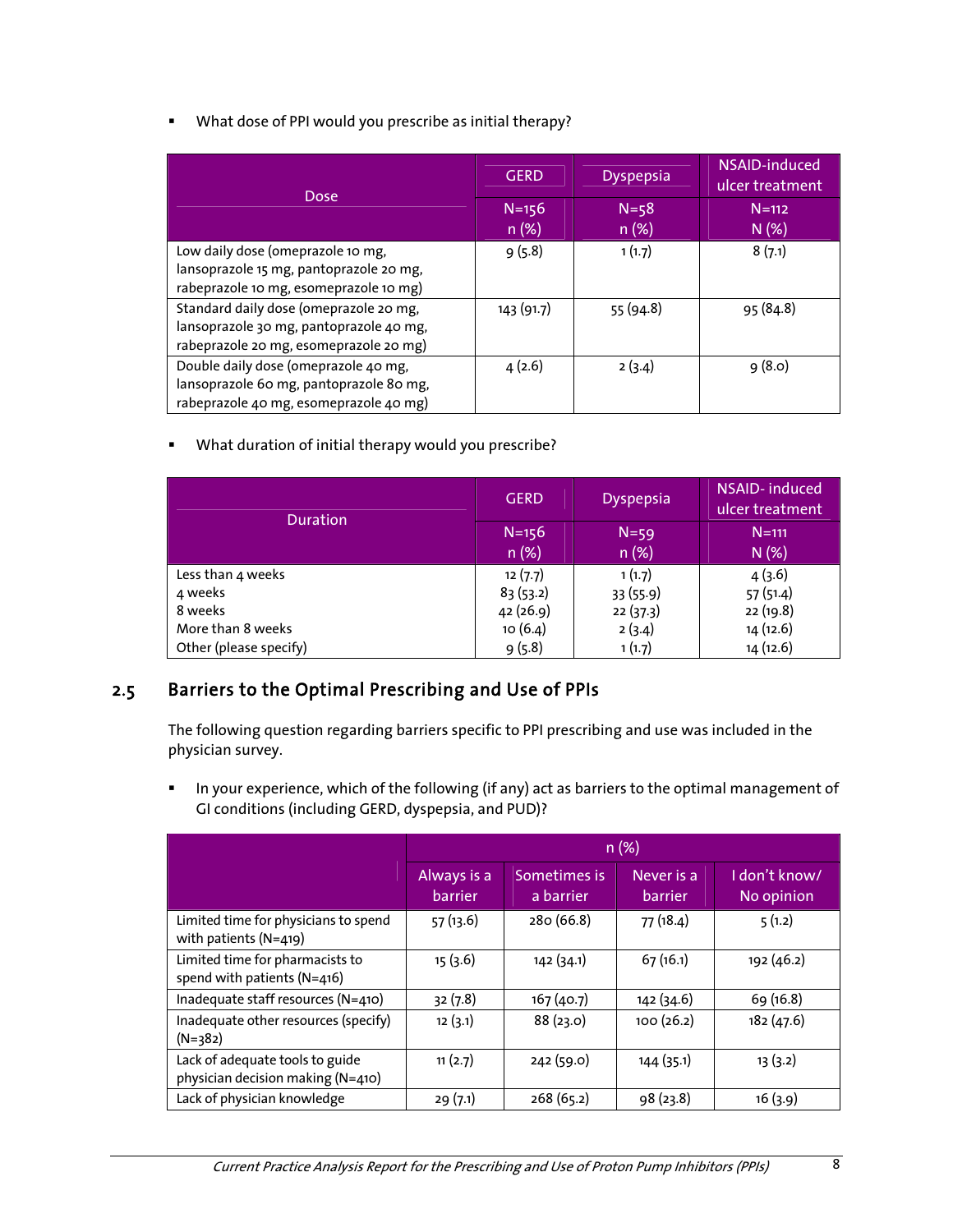| regarding evidence-based practice<br>$(N=411)$                                        |           |            |            |           |
|---------------------------------------------------------------------------------------|-----------|------------|------------|-----------|
| Lack of pharmacist knowledge<br>regarding evidence-based practice<br>$(N=412)$        | 15(3.6)   | 133(32.3)  | 81(19.7)   | 183(44.4) |
| Compensation or remuneration<br>structure for physicians (N=410)                      | 43(10.5)  | 156 (38.0) | 169 (41.2) | 42 (10.2) |
| Compensation or remuneration<br>structure for pharmacists (N=410)                     | 7(1.7)    | 67(16.3)   | 93(22.7)   | 243(59.3) |
| Lack of patients' understanding of<br>their condition and its management<br>$(N=407)$ | 46 (11.3) | 336 (82.6) | 21(5.2)    | 4(1.0)    |
| Patients' reluctance to lowering drug<br>dosage (N=408)                               | 21(5.1)   | 295(72.3)  | 59 (14.5)  | 33(8.1)   |
| Drug plan coverage (N=324)*                                                           | 77 (23.8) | 235 (72.5) | 8(2.5)     | 4(1.2)    |
| Drug plan authorization mechanism<br>$(N=323)^*$                                      | 64 (19.8) | 209 (64.7) | 17(5.3)    | 33 (10.2) |
| Cost of medications to patient (N=414)                                                | 96 (23.2) | 306 (73.9) | 6(1.4)     | 6(1.4)    |
| Patients do not follow instructions<br>for taking medication (N=408)                  | 33(8.1)   | 346 (84.8) | 20(4.9)    | 9(2.2)    |
| Patients do not engage in appropriate<br>lifestyle management (N=409)                 | 80 (19.6) | 315 (77.0) | 12 (2.9)   | 2(0.5)    |
| Direct-to-consumer advertising<br>$(N=409)$                                           | 40 (9.8)  | 228(55.7)  | 56 (13.7)  | 85(20.8)  |
| Lack of communication between<br>physicians and pharmacists (N=405)                   | 13(3.2)   | 220 (54.3) | 99 (24.4)  | 73 (18.0) |

\* Includes responses from Physician Surveys I and II – these choices were unavailable in Survey III.

#### 2.6 IMS Health Consulting Inc.

IMS used their Canadian Disease and Therapeutic Index (CDTI) database to generate a report on the estimated utilization of PPIs as initial therapy for the management of GERD and dyspepsia.

The CDTI database consists of records of patient visits and prescribed treatments by diagnosis. Data are collected from a panel of physicians that record the detail of every transaction completed during a set timeframe. Data derived from a sample of 289 physicians are used for identifying the relative proportions of medications prescribed by diagnosis. The data include only office-based physicians (mainly general practitioners and family medicine MDs) from Ontario, Québec, British Columbia, the Prairies (Alberta, Manitoba and Saskatchewan) and Atlantic Canada (New Brunswick, Newfoundland and Nova Scotia). The data analyses was conducted for 2005 and 2006, with 2005 being defined as the 12 months to September 2005, while 2006 is defined as the 12 months to September 2006.

The diagnoses targeted by IMS in this report were uninvestigated GERD and uninvestigated dyspepsia. Diagnosis information for CDTI is collected at the International Classification of Disease (ICD) 9 level. In the analysis the ICD 9 code used to represent GERD is 'esophagitis', which incorporates the following three diagnoses at the ICD 10 level: GERD without esophagitis; GERD with esophagitis; and esophagitis alone. In the analysis the ICD 9 code used to represent dyspepsia is 'dyspepsia and dysfunctions of the stomach', which incorporates the following diagnoses at the ICD 10 level: dyspepsia; other specified diseases of the stomach and duodenum; unspecified diseases of the stomach and duodenum; pain localized to the upper abdomen; and somatoform autonomic dysfunction.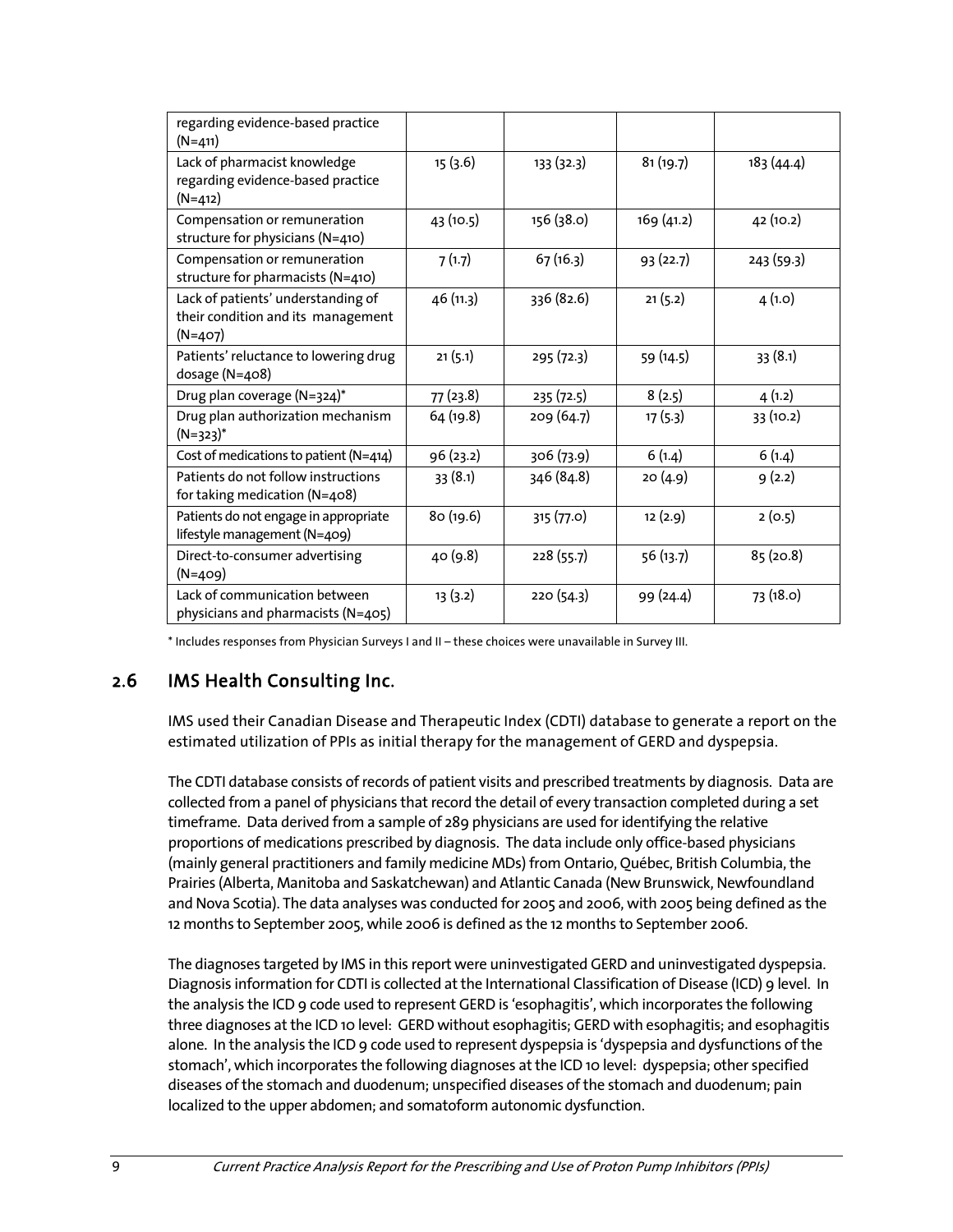Only first-time prescriptions for a new diagnosis were extracted from the CDTI database to increase the probability of extracting only data linked to the diagnosis of uninvestigated GERD and uninvestigated dyspepsia. Since few general practitioners and family physicians have the access or ability to perform endoscopy, it was assumed that any diagnosis by the participating physicians was uninvestigated.

The following tables summarize the major findings of the IMS report The Usage Patterns of Gastro-Esophageal Reflux Disease (GERD) and Dyspepsia Treatments in Canada.

**Percentage of Prescriptions for each Drug Class by Diagnosis** 

| <b>Class</b>       | % Prescription for GERD<br>and Dyspepsia* |      | % Prescription for GERD* |    | % Prescription for | Dyspepsia* |
|--------------------|-------------------------------------------|------|--------------------------|----|--------------------|------------|
|                    | 2005                                      | 2006 | 2006<br>2005             |    | 2005               | 2006       |
| PPI                | 74                                        |      | 76                       | 79 | 69                 | 70         |
| H <sub>2</sub> RAs | 16                                        |      | 18                       |    | 12                 |            |
| Other              | 10                                        |      |                          |    | 19                 |            |

\* All data are for new treatment for first visit

#### **Percentage of PPI Prescriptions by Diagnosis**

| <b>PPI</b>                           | % Prescription<br>for GERD and<br>Dyspepsia* |         | % Prescription for<br>GERD <sup>*</sup> |         | % Prescription for<br>Dyspepsia* |      |
|--------------------------------------|----------------------------------------------|---------|-----------------------------------------|---------|----------------------------------|------|
|                                      | 2005                                         | 2006    | 2005                                    | 2006    | 2005                             | 2006 |
| HP-PAC                               |                                              | $\circ$ |                                         | $\circ$ |                                  |      |
| Losec <sup>®</sup> (omeprazole)      | 10                                           | 8       | 11                                      | 9       | 6                                | 5    |
| Nexium <sup>®</sup> (esomeprazole)   | 27                                           | 27      | 25                                      | 26      | 36                               | 31   |
| Omeprazole (generic)                 | $\overline{2}$                               | 1       | $\overline{2}$                          |         |                                  |      |
| Panto IV <sup>®</sup> (pantoprazole) | $\overline{2}$                               | $\circ$ | $\overline{2}$                          | $\circ$ |                                  |      |
| Pantoloc® (pantoprazole)             | 26                                           | 28      | 30                                      | 28      | 11                               | 30   |
| Pariet <sup>®</sup> (rabeprazole)    | 18                                           | 23      | 15                                      | 23      | 27                               | 25   |
| Prevacid® (lansoprazole)             | 15                                           | 12      | 13                                      | 14      | 19                               | 6    |
| Prevacid Fastab <sup>®</sup>         | O                                            | 1       |                                         |         | $\circ$                          | 4    |
| (lansoprazole)                       |                                              |         |                                         |         |                                  |      |
| Rabeprazole                          |                                              | O       |                                         | $\circ$ |                                  |      |

\*All data are for new treatment for first visit.

#### Percentages of Low, Standard, or High Dosing of PPIs by Diagnosis

|                                           | Low Dose PPI* | <b>Standard Dose PPI*</b> | High Dose PPI* |
|-------------------------------------------|---------------|---------------------------|----------------|
| % Prescriptions for GERD and<br>Dyspepsia | 9%            | 61%                       | २०%            |
| % Prescriptions for GERD                  | 8%            | 61%                       | 31%            |
| % Prescriptions for Dyspepsia             | 10%           | 62%                       | 28%            |

Source: IMS HEALTH INCORPORATED, Canadian Disease and Therapeutic Index (CDTI) database. Reprinted with permission of IMS HEALTH INCORPORATED. All rights reserved.